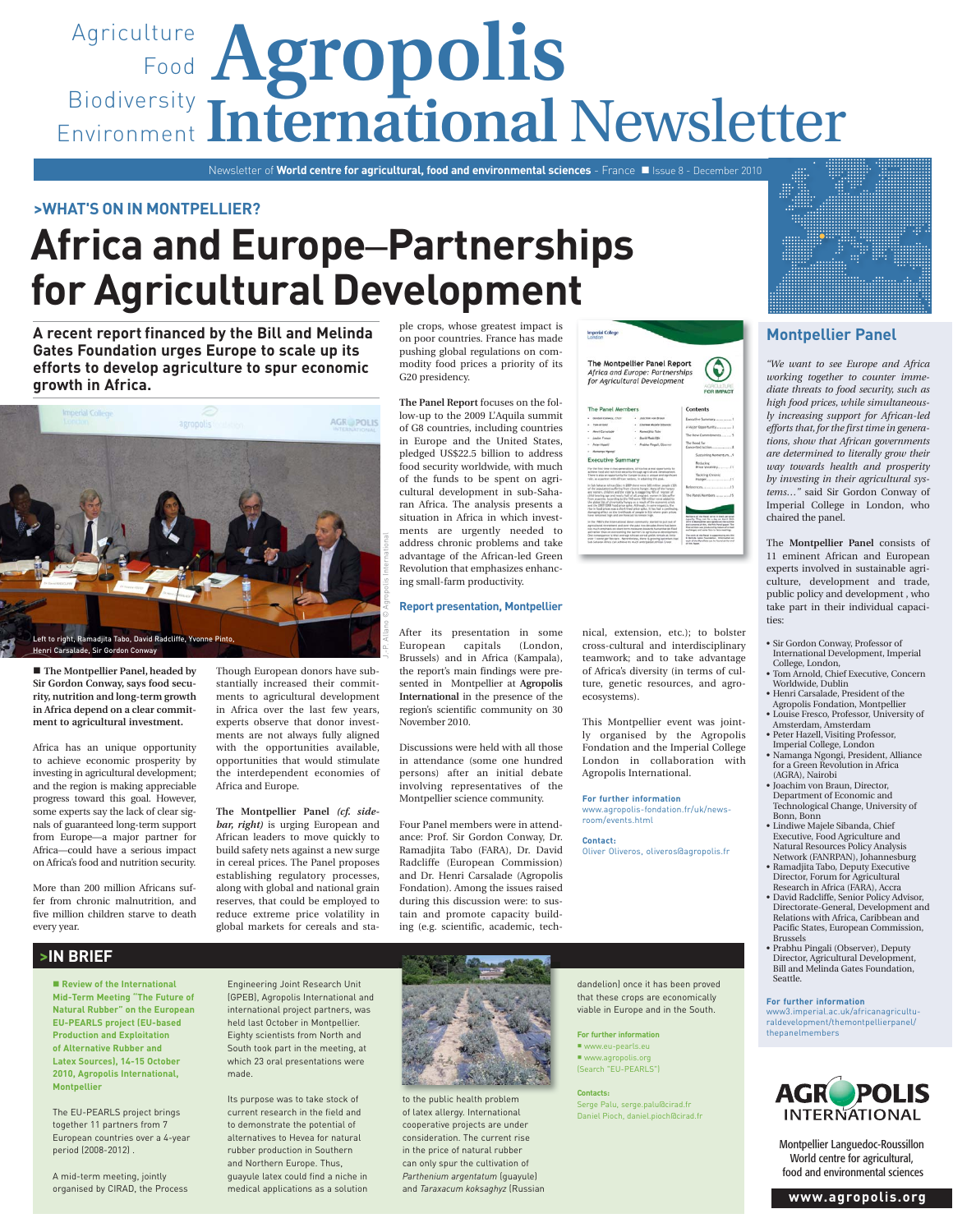# >**COOPERATION AFRESH, Activity and Food for Regional Economies Supporting Health**

 **A healthy diet and regular physical activity make a significant contribution to the prevention of such serious pathologies as diabetes, obesity and cardiovascular diseases. AFRESH is proposing a new approach combining both factors.**

The regional launch meeting for the European project AFRESH (Activity and Food for Regional Economies Supporting Health) was held on 3 November 2010 at Agropolis International in the presence of all local scientific, economic and engineering stakeholders. Following a detailed presentation of the project and its objectives, a discussion took place on the mobilisation and coordination of regional capacities and stakeholders.

The AFRESH project, financed by the European Union under its "Regions of Knowledge" program (2010 call for proposals under the Seventh Framework Programme for Research), was officially launched on 1 September and was set to last 3 years. The kick-off meeting was held in Debrecen, Hungary.

AFRESH brings together 8 partner regions in Europe: Eszak-Alfold

>**ZOOM**

(Hungary); Flanders (Belgium); Galicia (Spain); Languedoc-Roussillon (France); Liverpool (United Kingdom); Mazovia (Poland); Nijmegen (Netherlands); Stuttgart (Germany). The economic development agency for the Stuttgart region is the project coordinator.

Agropolis International, as the partner for the Languedoc-Roussillon region, represents the region's stakeholders in research (INSERM, INRA, IRD, Université Montpellier 1, Université Montpellier 2, etc.), innovation (FRCA1, CCI2 Montpellier, Qualimediterranée, Transferts LR, etc.), and territorial communities (health service and food & agriculture service of the Regional Council). Apart from its own members, the association will mobilise stakeholders operating outside its sphere of action (STAPS<sup>3</sup> training and research unit, CHU4, IREPS5, ARS6, etc.). The local network set up through this process will become one of the 8 regional research clusters involved in this project and seeking to promote innovation and regional and interregional economic development in support of health.

Agropolis International will be coordinating the entire project for the afresh

Languedoc-Roussillon region and will be responsible for its central work package, which will result in the development of an action plan setting common research priorities for the eight regions involved. The project's other activities are:

• at the research/business interface, an analysis of regional skills, expectations and requirements in terms of food and physical activity as these relate to health,

• the development of relations and co-operative projects between European clusters,

• support and training for emerging clusters (Poland and Hungary).

## **For further information** www.agropolis.org (Search "AFRESH")

**Contact:**  Sylvie Albert, afresh@agropolis.fr

1. *Fédération Régionale des Coopératives Agricoles* 2. *Chambre de Commerce et d'Industrie* 3. *Sciences et Techniques des Activités Physiques et Sportives* 4. *Centre Hospitalier Universitaire* 5. *Instance Régionale d'Education et de Promotion de la Santé*

6. *Agence Régionale de la Santé*

# **TETIS Joint Research Unit**—**Territories, Environment, Remote Sensing and Spatial Information**



■ Developing ways of dealing with **spatial information to enhance the knowledge of environments and territories and to facilitate their management.**

The Territories, Environment, Remote Sensing and Spatial Information Joint Research Unit (UMR TETIS), which brings together AgroParisTech, CEMAGREF and CIRAD, or 105 employees including over 80 scientists, is located at the Remote Sensing Centre, together with the IRD/UM2 ESPACE DEV unit, on one of the research campuses of the Agropolis International scientific community.

UMR TETIS conducts research projects and projects in support of public policies in the areas of agri-

culture, environment, natural areas, forests, aquatic environments, territorial development, risk and animal health.

Its work is aimed at developing ways of dealing with spatial information to enhance the knowledge of environments and territories and to facilitate their management. "Dealing with spatial information" means implementing an integrated approach throughout the information chain: data acquisition and processing; analysis and spatial modelling; information structuring, management and sharing; and stakeholders' ownership and use of information. These various components are organised along four research axes:

 **Acquisition and Processing of Spatialised Remote Sensing and Observation Data (ATTOS axis):** This refers to satellite- and aircraft-based remote sensing methods for rural areas and territories, using data from sensors of a passive (visible, thermal) or active nature (radar, lidar). The work covers the definition of new acquisition systems (drones, ultralights, measuring devices), image and signal processing methods (classification, object detection, characterisation of changes…), and optimisation of procedures for characterisation of surface variables (data coupling and merging, generalisation).

 **Spatial Analysis and Modelling (AMOS axis):** This consists of the

study of systems' spatial organisation and the spatial processes that govern their dynamics, as well as the spatialised relationships between systems' condition and the pressures on them. That involves a dual approach, both mathematical (geostatistics, reconstruction of spatial fields, spatial process modelling, etc.) and geographical (dynamic territorial analysis, stakeholders' views, symbolic representations). The priority objectives are to characterise uncertainties and analyse model sensitivity, to develop a dynamic landscape simulation tool, and to develop spatialised indicators.

 **Spatialised Information System: modelling, extraction and dissemination of data and knowledge (SISO axis):** This axis, which is concerned with the management, exchange and sharing of complex spatialised environmental data, deals with the structuring of spatio-temporal knowledge and information through the design of observatories and information systems. The work focuses, in particular, on information modelling and on concepts and methods for structuring large amounts of data for knowledge extraction (mining and data warehouses) and information dissemination (Internet access services).

 **Use of Spatial Information and Governance:** This element is concerned with the cognitive and sociological processes whereby stakeholders appropriate information

## >**JUST PUBLISHED**

# 13th number of the *Dossiers d'Agropolis* series **Biodiversity: Science for humans and nature\***

 **The** *Dossiers d'Agropolis* **series is a production of the Agropolis International association, published in French and English, in keeping with its mission of promoting the scientific community's skills.** 

This 84-page number, published to mark the International Year of Biodiversity, presents the research strategies in biodiversity science being pursued by the Agropolis International scientific community.

The topics covered in this number relate to 31 multidisciplinary research units comprising over 1,200 scientists, who in turn supervise 400 doctoral candidates. Actions by associations, nature parks and various collaborative projects between scientists and citizens are also presented.



through governance and territorial development endeavours. It deals in particular with the representation of territorial dynamics; with the roles and effects of information and communication devices in the various governance modes; and with support activities.

## **The GEOSUD project**

The GEOSUD project is a very significant one that builds on the Remote Sensing Centre's current technology platform.

Since 2007, UMR TETIS has been engaged, alongside UMR ESPACE DEV, in the GEOSUD project ("GEOinformation for SUstainable Development"), which aims to develop an international-calibre research, training and transfer centre for remote sensing and spatial information for sustainable development. It is funded by the Languedoc-Roussillon region, the State, partner agencies and CNES and brings together a number of Agropolis International member agencies: CEMAGREF, CIRAD, AgroParisTech/ ENGREF and IRD; and is open to external partners (IGN, UM2, etc.).

GEOSUD's objective is to create a continuum of skills relating to geomatics, remote sensing, environmental observatories and territories, calling upon researchers, publicand private-sector economic stakeholders, local authorities, and enterprises. The intention is for it to be a



#### **Contents of this number:**

Issues, approaches and prospects for biodiversity research—Origin and evolution of biodiversity—Functional biodiversity—Societies and biodiversity—Modelling biodiversity scenarios—Biodiversity—a civic science—Topics covered by the research teams—Training at Agropolis International

\* English version planned for 2011

**For further information** www.agropolis.org (search "Agropolis thematic files")

**Contact:** Nathalie Villeméjeanne, villemejeanne@agropolis.fr

European centre of excellence under the GMES (Global Monitoring for Environment and Security) and GEO (Group on Earth Observations) initiatives; in particular, this will mean doubling the size of the current Remote Sensing Centre; creating a multi-satellite receiving station; and freely distributing satellite images of French territory to the scientific community and public management stakeholders.

**For further information**

 http://tetis.teledetection.fr ■ www.geosud.org ■ www.agropolis.org (Search "Agropolis thematic files Geoinformation").

**Contacts:**  Jean-Philippe Tonneau, tonneau@cirad.fr

 Pascal Kosuth, pascal.kosuth@teledetection.fr

## **La Lettre internationale d'Agropolis**

**Director in chief:** Bernard Hubert **Chief editor:** Michel Salas **Coordinator:** Nathalie Villeméjeanne **Editorial board:** Fabien Boulier, Paula Dias, Éric Fargeas, Denis Lacroix, Michel Soulié **English version:** Paul Cowan **Layout and graphics:** Agropolis Productions **Printing:** Offset2000 (France) - **N°ISSN** 2100-2398

**Agropolis International,**  Avenue Agropolis, 34394 Montpellier CEDEX 5, France Tel.: +33 (0)4 67 04 75 75 - Fax.: +33 (0)4 67 04 75 99 agropolis@agropolis.fr - www.agropolis.org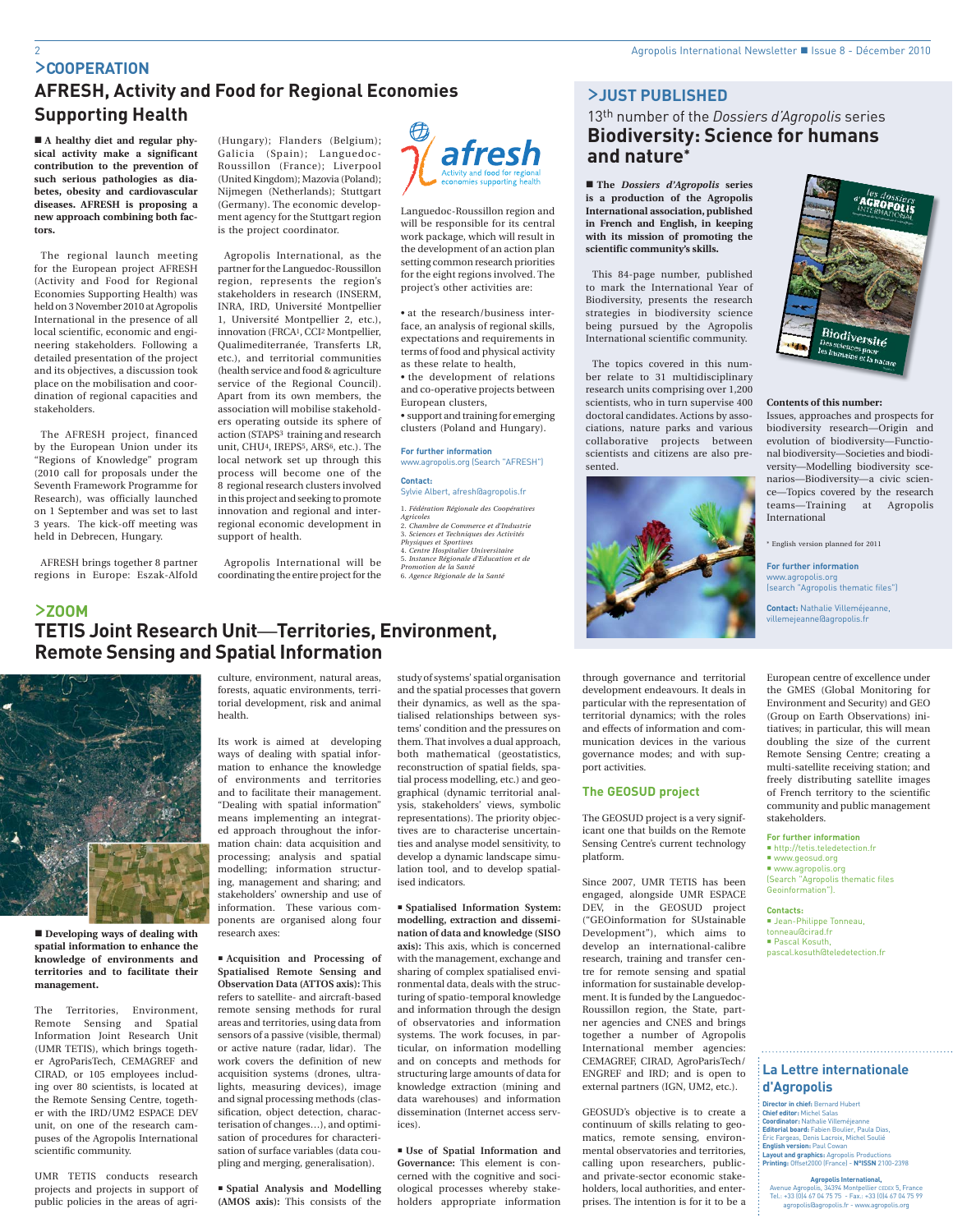

## >**ÇA SE PASSE À MONTPELLIER**

# **Afrique et Europe : partenariats pour le développement agricole**

**Un récent rapport financé par la Fondation Bill et Melinda Gates engage instamment l'Europe à redoubler d'efforts pour développer l'agriculture, levier de la croissance économique en Afrique.**



 **Un groupe d'experts** *"Montpellier Panel"* **présidé par Sir Gordon Conway souligne que la sécurité alimentaire, la nutrition et la croissance à long terme de l'Afrique dépendent d'un engagement clair en faveur de l'investissement agricole.** 

L'Afrique dispose d'une formidable occasion de parvenir à la prospérité économique en investissant dans le développement de l'agriculture et elle accomplit des progrès considérables en ce sens. Toutefois, selon certains experts, l'absence de signaux clairs visant à garantir un soutien à long terme de l'Europe –partenaire majeur de l'Afrique– pourrait entraîner des conséquences dévastatrices pour la sécurité alimentaire et la nutrition de l'Afrique.

Plus de 200 millions d'africains souffrent de malnutrition chronique et 5 millions d'enfants meurent de faim chaque année.

Bien que les donateurs européens aient substantiellement accru leurs engagements en faveur du développement agricole en Afrique au cours des dernières années, les experts font observer que leurs investissements ne sont pas toujours pleinement alignés sur les opportunités offertes, opportunités qui stimuleraient les économies interdépendantes de l'Afrique et de l'Europe.

**Le** *"Montpellier Panel" (cf.encadré de droite)* recommande aux dirigeants européens et africains de prendre rapidement des mesures de

protection par rapport à une nouvelle flambée des prix céréaliers. Il propose de mettre en place des processus réglementaires ainsi que des réserves mondiales et nationales de céréales, qui pourraient être utilisées pour réduire la volatilité extrême des cours mondiaux des céréales et des denrées de base, dont les pays pauvres sont les principales victimes. La France a fait de la mise en place des réglementations mondiales sur les cours des produits alimentaires une priorité de sa présidence au G20.

**Le rapport** est centré sur les suites données au Sommet 2009 de l'Aquila où les pays riches de l'Europe et les Etats-Unis avaient promis 22, 5 milliards de dollars en faveur de la sécurité alimentaire dans le monde. Une grande partie de ces fonds devait être consacrée au développement agricole en Afrique subsaharienne. L'analyse présente une Afrique où des investissements sont indispensables pour faire face aux problèmes chroniques et tirer parti de la révolution verte conduite parce continent, centrée sur l'accroissement de la production des petites exploitations agricoles.

## **Présentation de ce rapport à Montpellier**

Après un lancement dans plusieurs capitales en Europe (Londres, Bruxelles) et en Afrique (Kampala), les principales conclusions de ce rapport ont été présentées à Montpellier à **Agropolis International** à la communauté scientifique régionale le 30 novembre 2010.

Des échanges avec l'assistance (environ une centaine de personnes) ont eu lieu après un premier

débat avec des représentants de la communauté scientifique montpelliéraine.

Quatre membres du Panel étaient présents–Professeur Sir Gordon Conway, Dr. Ramadjita Tabo (FARA), Dr. David Radcliffe (Commission européenne) et Dr. Henri Carsalade (Agropolis Fondation)–. Les discussions ont souligné, entre autres, la nécessité de soutenir et de promouvoir le renforcement des capacités (e.g. scientifiques, académiques, techniques, valorisation, etc.), de renforcer le travail en équipe multiculturelle et interdisciplinaire, ainsi que de tirer parti de la diversité africaine (en termes de culture, de ressources génétiques, d'agro-écosystèmes).

Cet événement montpelliérain a été co-organisé par Agropolis Fondation et l'*Imperial College* en collaboration avec Agropolis International.

#### **En savoir plus** www.agropolis-fondation.fr/uk/ newsroom/events.html

## **Contact :**

Oliver Oliveros, oliveros@agropolis.fr





sont économiquement rentables en Europe et au Sud.

**En savoir plus :** www.eu-pearls.eu www.agropolis.fr (rechercher "EU-PEARLS")

**Contacts :** Serge Palu, serge.palu@cirad.fr Daniel Pioch, daniel.pioch@cirad.fr

## *"Montpellier Panel"*

« *Nous souhaitons voir l'Europe œuvrer aux côtés de l'Afrique pour contrer les menaces immédiates pesant sur la sécurité alimentaire, telles que les cours des denrées alimentaires, tout en renforçant son soutien aux efforts entrepris par les Africains eux-mêmes, qui montrent que, pour la première fois depuis des générations, les Etats africains sont fermement déterminés à se tracer un chemin vers la santé et la prospérité en investissant dans leurs systèmes agricoles* »… déclare Sir Gordon Conway de l'*Imperial College*, Londres, président du groupe d'experts.

Le *"Montpellier Panel"* est constitué de 11 experts européens et africains, spécialistes de l'agriculture, du développement et du commerce durables et des politiques publiques et du développement qui siègent à titre personnel :

- Sir Gordon Conway, professeur en développement international, *Imperial College*, Londres,
- Tom Arnold, directeur général,
- *Concern Worldwide*, Dublin • Henri Carsalade, président d'Agropolis Fondation, Montpellier
- Louise Fresco, professeur, Université d'Amsterdam, Amsterdam
- Peter Hazell, professeur invité, *Imperial College*, Londres
- Namanga Ngongi, président de l'Alliance pour une révolution verte en Afrique (AGRA), Nairobi
- Joachim von Braun, directeur du département de la transformation économique et technologique,
- Université de Bonn, Bonn • Lindiwe Majele Sibanda, directrice générale de *Food Agriculture and Natural Resources Policy Analysis*
- *Network* (FANRPAN), Johannesburg • Ramadjita Tabo, directeur général adjoint, Forum africain pour la recherche agricole (FARA), Accra
- David Radcliffe, conseiller principal, direction générale du développement et des relations avec les pays d'Afrique, des Caraïbes et du Pacifique,
- Commission européenne, Bruxelles • Prabhu Pingali (observateur), directeur adjoint, Division du développement agricole, Fondation Bill et Melinda Gates, Seattle.

**En savoir plus**

www3.imperial.ac.uk/africanagriculturaldevelopment/themontpellierpanel/ thepanelmembers



Montpellier Languedoc-Roussillon Campus mondial des sciences vertes

**www.agropolis.fr**

## **>EN BREF**

 **Retour sur le séminaire international à mi-parcours du projet européen EU-PEARLS '***The future of natural rubber***'/ production et exploitation d'une source alternative de caoutchouc et de latex naturel en Europe, 14-15 octobre 2010, Agropolis International, Montpellier.**

Ce projet européen sur la production et exploitation d'une source alternative de caoutchouc et de latex naturel en Europe associe 11 partenaires de 7 pays européens, pour une durée de 4 ans (2008- 2012).

Un séminaire à mi-parcours co-organisé par le Cirad, l'Unité Mixte de Recherche Génie des Procédés (GPEB), Agropolis International et les partenaires internationaux du projet visés, s'est déroulé en octobre dernier à Montpellier.

Réunissant 80 scientifiques en provenance du Nord et du Sud, l'événement a permis de présenter, notamment, 23 communications orales. Il a permis de dresser un bilan des recherches actuelles dans le domaine, de montrer l'intérêt d'autres alternatives de production

de caoutchouc naturel en Europe du Sud et du Nord, en complément de l'hévéa. Ainsi le latex de guayule peut trouver des marchés de niche dans le médical et serait une réponse au problème de santé publique sur l'allergie au latex. Des collaborations internationales sont envisagées.

La hausse actuelle du prix du caoutchouc naturel ne peut être que bénéfique au développement de la culture du *Parthenium argentatum* (guayule, *en photo*) et au *Taraxacum Kok Saghyz* (Pissenlit russe) lorsqu'il aura été prouvé que ces cultures